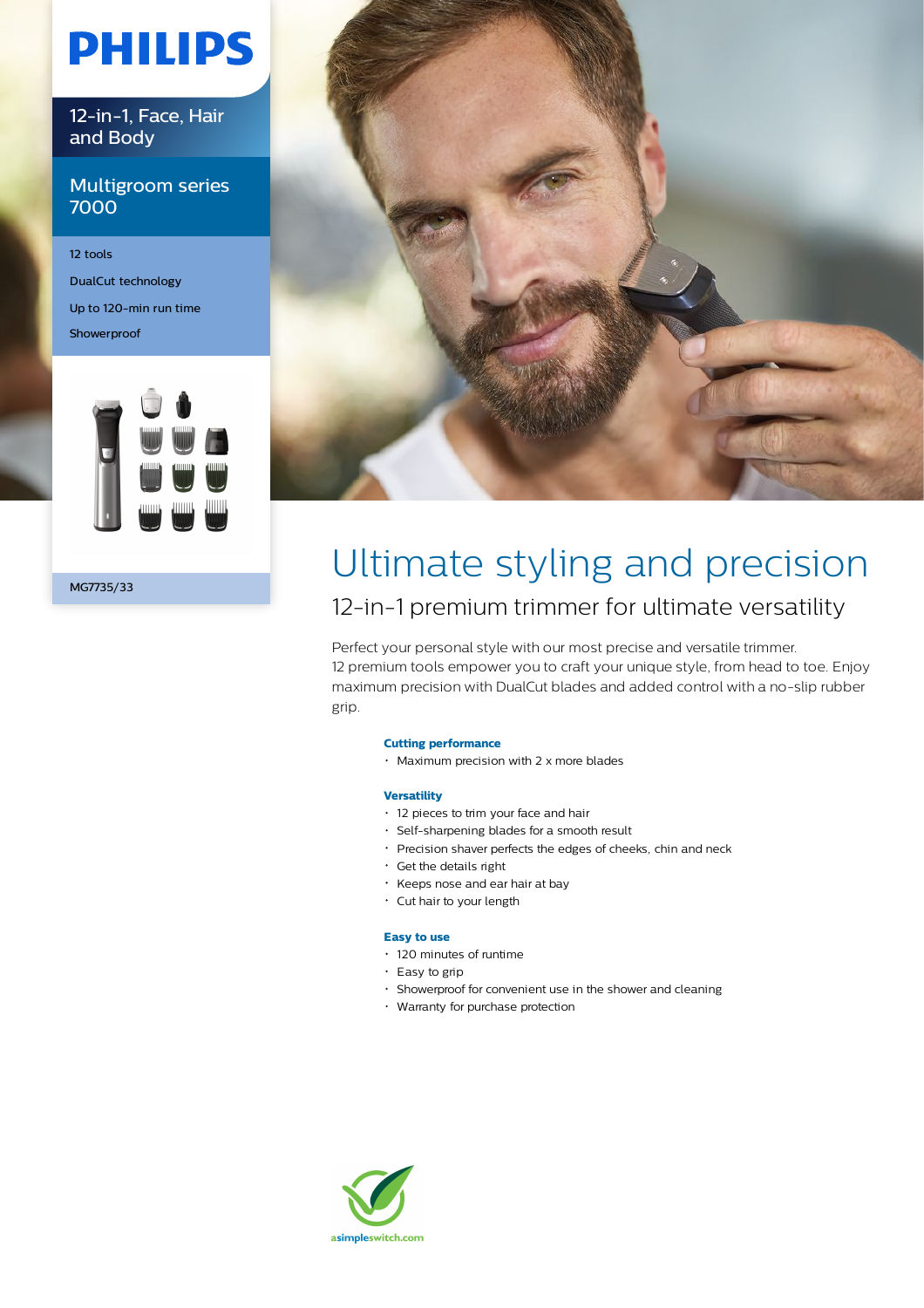## **Highlights**

#### **DualCut technology**



This all-in-one hair trimmer features advanced DualCut Technology for maximum precision. It comes with double blades, and is designed to stay as sharp as day 1.

#### **12 tools for face, hair and body**



The Philips Multigroom all-in-one hair trimmer comes with 12 attachments to provide a fullbody grooming solution.

#### **Full-metal trimmer**



Create clean, straight lines and evenly trim through the thickest hair thanks to the body and beard trimmer's precise steel blades. These non-corrosive blades won't rust, and they self-sharpen to last longer.

#### **Precision shaver**



Use the precision shaver after trimming, to perfect the edges of your cheeks, chin and neck.

#### **Full-metal detailer**



The narrow design of the steel precision groomer makes it easy to precisely edge and finish small details.

#### **Nose and ear trimmer**



Avoid nicks and cuts, as the all-in-one trimmer quickly removes unwanted nose and ear hair.

#### **8 Impact-resistant combs**



Quickly touch up your face and hair with the eight reinforced cutting guards. 2 stubble combs for 1 mm and 2 mm trimming, an

adjustable beard comb, 3 hair combs at 9 mm, 12 mm and 16 mm, and 2 body combs for 3 mm and 5 mm grooming.

#### **Up to 120 minutes run time**



This Philips trimmer gives you up to 120 minutes of cordless use from a single 1 hour charge. A quick 5 minute charge provides enough power for one full trim.

#### **Soft rubber grip**



Your trimmer is easy to hold and manoeuvre, with a rubber ergonomic grip for more controlled trimming.

#### **Showerproof**

This trimmer is designed to be water-resistant, so that you can use it comfortably in the shower and easily clean it under the tap.



asimpleswitch.com

#### **Philips Green Logo**

Philips Green Products can reduce costs, energy consumption and CO2 emissions. How? They offer a significant environmental improvement in one or more of the Philips Green Focal Areas — Energy efficiency, Packaging, Hazardous substances, Weight, Recycling and disposal and Lifetime reliability.